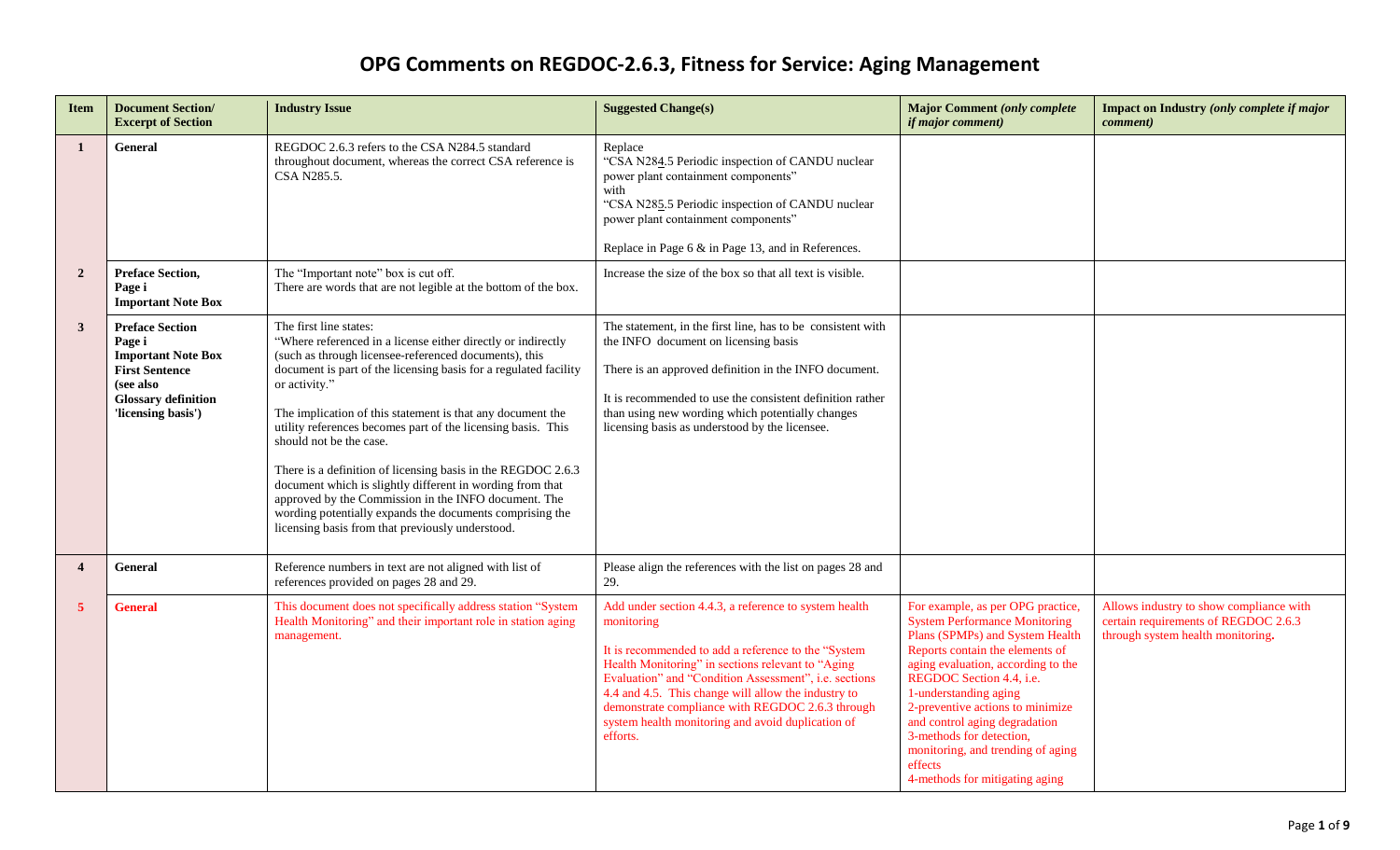| <b>Item</b>      | <b>Document Section/</b><br><b>Excerpt of Section</b> | <b>Industry Issue</b>                                                                                                                                                                                                                                                                                                                                           | <b>Suggested Change(s)</b>                                                                                                                                                                                                                                                                                                                                                                                        | <b>Major Comment (only complete</b><br><i>if major comment)</i>                                                                                                                                                                                                                                  | Impact on Industry (only complete if major<br><i>comment</i> )                                                                                                                                                                                                                                                                             |
|------------------|-------------------------------------------------------|-----------------------------------------------------------------------------------------------------------------------------------------------------------------------------------------------------------------------------------------------------------------------------------------------------------------------------------------------------------------|-------------------------------------------------------------------------------------------------------------------------------------------------------------------------------------------------------------------------------------------------------------------------------------------------------------------------------------------------------------------------------------------------------------------|--------------------------------------------------------------------------------------------------------------------------------------------------------------------------------------------------------------------------------------------------------------------------------------------------|--------------------------------------------------------------------------------------------------------------------------------------------------------------------------------------------------------------------------------------------------------------------------------------------------------------------------------------------|
|                  |                                                       |                                                                                                                                                                                                                                                                                                                                                                 |                                                                                                                                                                                                                                                                                                                                                                                                                   | effects and corrective actions<br>As required by the REGDOC, the<br>procedure and results of aging<br>evaluations are documented in<br><b>SPMPs and System Health</b><br>Reports.<br>System Health Reporting plays a<br>major role in implementation of<br>aging management programs at<br>site. |                                                                                                                                                                                                                                                                                                                                            |
| 6                | <b>General</b>                                        | The document uses the term "AMPS" to refer to Aging<br>Management programs (Section 1.1); however, throughout the<br>document the term AMPS also refers to aging management<br>plans.                                                                                                                                                                           | Recommend not using the acronym AMPS, instead use<br>the terms AM program or AM plan where appropriate                                                                                                                                                                                                                                                                                                            | <b>Major Comment</b>                                                                                                                                                                                                                                                                             | If the industry comment is not implemented,<br>there can be confusion that could lead to<br>inconsistencies across the industry.                                                                                                                                                                                                           |
| 7                | <b>General</b>                                        | Industry understands that REGDOC-2.6.3 is intended to apply<br>to all licensees whether they are a multi-unit NPP, a single<br>unit NPP or a research reactor. It is understood that the goal<br>of an aging management program as described by REGDOC-<br>2.6.3 remains the same regardless of the type of nuclear<br>facility.                                | It should be acknowledged that the fundamental<br>differences in design, management structure, and<br>complexity of each type of facility may dictate different<br>approaches to achieve the common goal of an Aging<br>Management Program.                                                                                                                                                                       | Major comment.                                                                                                                                                                                                                                                                                   | The impact of not addressing industry<br>comments here is that smaller licensees will<br>be adversely impacted in terms of program<br>effort                                                                                                                                                                                               |
| 8                | <b>General Comment</b><br>regarding SSC AMPs          | The 'AMPs' for the individual SSCs could be plans rather than<br>programs                                                                                                                                                                                                                                                                                       | The document should recognize that some licensees use<br>life cycle management plans, others use aging<br>management plans.<br>It is recommended that the guidance sections of the text<br>(such as Section 4.6) be revised to acknowledge that<br>AMPs include different types of plans or programs such<br>as: Aging Management Plans, Life Cycle Management<br>Plans, Engineering and Component Programs, etc. |                                                                                                                                                                                                                                                                                                  |                                                                                                                                                                                                                                                                                                                                            |
| $\boldsymbol{9}$ | <b>Section 2</b><br><b>General Concepts</b>           | REGDOC-2.6.3 acknowledges CSA (including several CSA<br>Standards/Series, e.g. CSA N285, N286, N287, N290.13) as<br>an example of an "external outside support organization".<br>REGDOC-2.6.3 states that "in practice", aging management<br>requires the "involvement and support" of CSA standards<br>(and other regulatory documents). In other words, these | There is no CSA Standard for NPP Aging Management<br>It is suggested that the CNSC and industry consider the<br>development of a CSA Standard specific to NPP Aging<br>to provide clarity and specificity to implementation of an<br>aging management program. Suggest that within the 5<br>year revision cycle for REGDOC 2.6.3 that a CSA                                                                       | A CSA document for NPP Aging<br>Management would provide<br>specifics on Scoping and Screening<br>method, Condition Assessment<br>method, and Aging Evaluation and<br>Record Keeping methods, which<br>are developed based on the best                                                           | From a utility's perspective, CSA Standards<br>provide very specific requirements for<br>program content, and hence, clarity. CSA<br>standard development is also a collaborative<br>effort between regulatory authorities, industry<br>participants, and experts to produce a specific<br>set of purposeful and practical requirements to |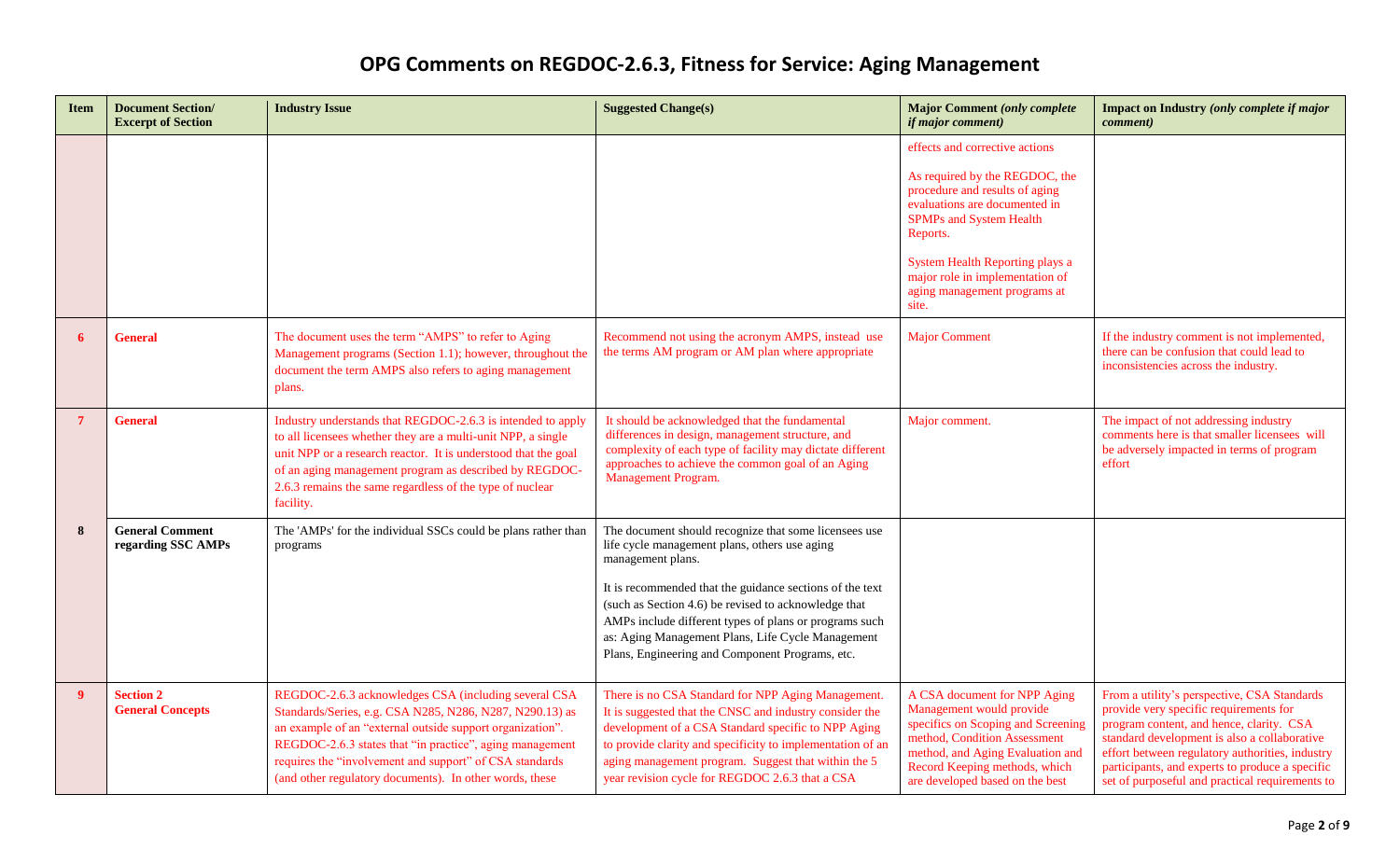| <b>Item</b> | <b>Document Section/</b><br><b>Excerpt of Section</b>                                                                                                                                                                                                                        | <b>Industry Issue</b>                                                                                                                                                                                                                                                                                                                                                                                                                                                                                                                                                                                                                                                                                                                                         | <b>Suggested Change(s)</b>                                                                                                                                                                                                                                                                                                                                                                                                                                                                                                                                                                                                 | <b>Major Comment (only complete</b><br><i>if major comment)</i> | Impact on Industry (only complete if major<br><i>comment</i> ) |
|-------------|------------------------------------------------------------------------------------------------------------------------------------------------------------------------------------------------------------------------------------------------------------------------------|---------------------------------------------------------------------------------------------------------------------------------------------------------------------------------------------------------------------------------------------------------------------------------------------------------------------------------------------------------------------------------------------------------------------------------------------------------------------------------------------------------------------------------------------------------------------------------------------------------------------------------------------------------------------------------------------------------------------------------------------------------------|----------------------------------------------------------------------------------------------------------------------------------------------------------------------------------------------------------------------------------------------------------------------------------------------------------------------------------------------------------------------------------------------------------------------------------------------------------------------------------------------------------------------------------------------------------------------------------------------------------------------------|-----------------------------------------------------------------|----------------------------------------------------------------|
|             |                                                                                                                                                                                                                                                                              | various CSA standards can and do serve as governance<br>documents, or specific references, for elements of a station<br>aging management program. REGDOC-2.6.3 goes on to say<br>that these various CSA standards "contribute to aging<br>management," but "that is not their primary purpose".                                                                                                                                                                                                                                                                                                                                                                                                                                                               | standard is developed to REPLACE REGDOC 2.6.3.                                                                                                                                                                                                                                                                                                                                                                                                                                                                                                                                                                             | industry practices and regulatory<br>standards.                 | achieve the intended goal of the standard.                     |
| 10          | Section 2.2<br>Page 6,<br>4th paragraph<br>"Inspection and<br>surveillance programs<br>provide information used<br>to confirm the current<br>condition or fitness for<br>service of these SSCs, but<br>this information addresses<br>only the CHECK activity<br>in Figure 1. | Assuming "these SSC's" refers to reactor components, fuel<br>channels, feeders, SGs etc., this statement disregards the<br>information submitted to the regulator in accordance with<br>CSA N285.4, which requires that the NPP submit inspection<br>and assessment reports that must demonstrate the component<br>remains fit for service until next PIP window.<br>Therefore, N285.4 does not just require a CHECK of the<br>current condition, it requires projecting forward. If<br>component is not fit for service, standard requires the NPP to<br>disposition (i.e. ACT by saying why it's OK to return to<br>power), set path forward (i.e. PLAN future inspection or<br>mitigating action), execute subsequent<br>inspection/maintenance (i.e. DO). | Suggest replacing with:<br>"Inspection and surveillance programs provide<br>information used to confirm the current condition or<br>fitness for service of these SSCs."                                                                                                                                                                                                                                                                                                                                                                                                                                                    |                                                                 |                                                                |
| 11          | Section 2.2<br>Page 6<br>$1st$ and $3rd$ paragraphs                                                                                                                                                                                                                          | The use of pronouns, e.g. "they" and "themselves" are often<br>unclear as to the subject to which 'they' refer to.<br>It is recommended to avoid using pronouns to refer to<br>program, processes, or plans in this regulatory document and<br>is such cases, to remove 'they', and 'themselves' and replace<br>them with clearer statements.                                                                                                                                                                                                                                                                                                                                                                                                                 | Page 6, second paragraph:<br>While each of these facility programs<br>It is suggested to remove "in themselves "and replace"<br>with:<br>"While each of these facility programs and processes<br>contribute to aging management, this is usually not their<br>primary purpose or focus; none of these programs or<br>processes, in themselves, provides a complete program or<br>process for managing the aging of SSCs.'<br>Page 6, fourth paragraph:<br>"They typically do not include passive,"<br>Replace with:<br>"Reliability and Maintenance programs [14, 15] typically<br>do not include passive, long-life SSCs" |                                                                 |                                                                |
| 12          | Section 2.2<br>Page 4<br>Item 2<br>"The PLAN activity                                                                                                                                                                                                                        | There is no special reason for using an example (underlined)<br>here while other steps do not.<br>The activity of making provisions for spare parts and long-<br>term service agreements with suppliers is listed in Section 4.7                                                                                                                                                                                                                                                                                                                                                                                                                                                                                                                              | Revise the text by removing the last sentence:<br>"The PLAN activity involves coordinating, integrating,<br>and modifying existing programs and activities that relate<br>to managing the aging of a system, structure or                                                                                                                                                                                                                                                                                                                                                                                                  |                                                                 |                                                                |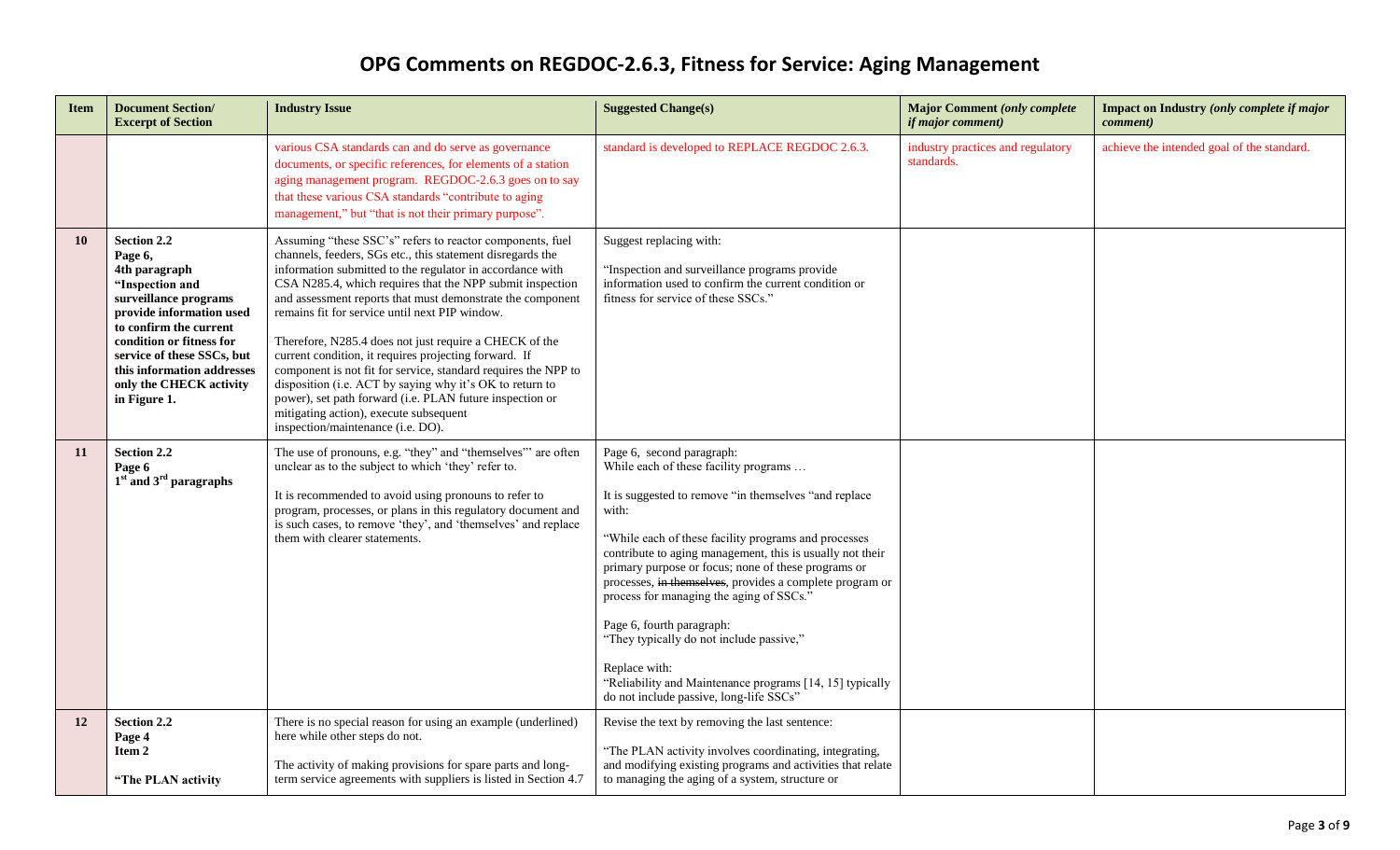| <b>Item</b> | <b>Document Section/</b><br><b>Excerpt of Section</b>                                                                                                                                                                                     | <b>Industry Issue</b>                                                                                                                                                                                                                                                                                                                                                                                                                                                            | <b>Suggested Change(s)</b>                                                                                                                                                                                                                                                                                                                                                                                                                                                                                                                                                                                                                                                                         | <b>Major Comment (only complete</b><br><i>if major comment)</i> | <b>Impact on Industry (only complete if major</b><br><i>comment</i> ) |
|-------------|-------------------------------------------------------------------------------------------------------------------------------------------------------------------------------------------------------------------------------------------|----------------------------------------------------------------------------------------------------------------------------------------------------------------------------------------------------------------------------------------------------------------------------------------------------------------------------------------------------------------------------------------------------------------------------------------------------------------------------------|----------------------------------------------------------------------------------------------------------------------------------------------------------------------------------------------------------------------------------------------------------------------------------------------------------------------------------------------------------------------------------------------------------------------------------------------------------------------------------------------------------------------------------------------------------------------------------------------------------------------------------------------------------------------------------------------------|-----------------------------------------------------------------|-----------------------------------------------------------------------|
|             | involves<br>This activity includes<br>making provisions for<br>spare parts and long-term<br>service agreements with<br>suppliers".                                                                                                        | Management of technological obsolescence, under Guidance.                                                                                                                                                                                                                                                                                                                                                                                                                        | component, and if necessary, developing new programs."<br>This activity includes making provisions for spare parts<br>and long term service agreements with suppliers.                                                                                                                                                                                                                                                                                                                                                                                                                                                                                                                             |                                                                 |                                                                       |
| 13          | Section 2.2<br>Page 4<br><b>Subsection 3 The DO</b><br>activity<br>The DO activity is the<br>minimization of expected<br>degradation of a system,<br>structure or component<br>through its "careful"<br>operation                         | The use of the term "careful" will lead to ambiguity.                                                                                                                                                                                                                                                                                                                                                                                                                            | Remove the word "careful".                                                                                                                                                                                                                                                                                                                                                                                                                                                                                                                                                                                                                                                                         |                                                                 |                                                                       |
| 14          | Section 2.2<br>Page 5<br>"In practice, effective aging<br>management requires the<br>involvement and support of<br>many internal and external<br>organizations, and essential<br>facility programs and<br>processes. Examples<br>include" | These are not examples of support of many internal and<br>external organizations, these are guidelines, standards, etc.                                                                                                                                                                                                                                                                                                                                                          | Retain the primary bullets, e.g. safety analysis and<br>remove the specific examples of the standards and<br>regulatory documents, i.e. change to:<br>"In practice, effective aging management requires the<br>involvement and support of many internal and external<br>organizations, and essential facility programs and<br>processes. Examples include:<br>safety analysis<br>design, engineering change control<br>periodic and in-service inspection program<br>equipment reliability<br>$\bullet$<br>maintenance programs<br>environmental qualification programs<br>operating procedures, chemistry programs<br>operating experience, significant events<br>analysis and research programs" |                                                                 |                                                                       |
| 15          | <b>Section 2.2</b><br>Page 7<br>2nd paragraph                                                                                                                                                                                             | The examples in this paragraph will create confusion.<br>"For example, the critical life-limiting NPP SSCs of current<br>CANDU reactors - such as fuel channels, heat transport feeder<br>piping, steam generators, reactor assembly and structures, and<br>containment structures - will have detailed life cycle<br>management plans, as will their SSC-specific AMPs. Other<br>types of mechanistic-based AMPs include flow-accelerated<br>corrosion and fatigue monitoring." | Remove examples from text:<br>'For example, the critical life-limiting NPP SSCs of<br>eurrent CANDU reactors such as fuel channels, heat<br>transport feeder piping, steam generators, reactor<br>assembly and structures, and containment structures<br>will have detailed life cycle management plans, as will<br>their SSC-specific AMPs. Other types of mechanistic-<br>based AMPs include flow-accelerated corrosion and                                                                                                                                                                                                                                                                      |                                                                 |                                                                       |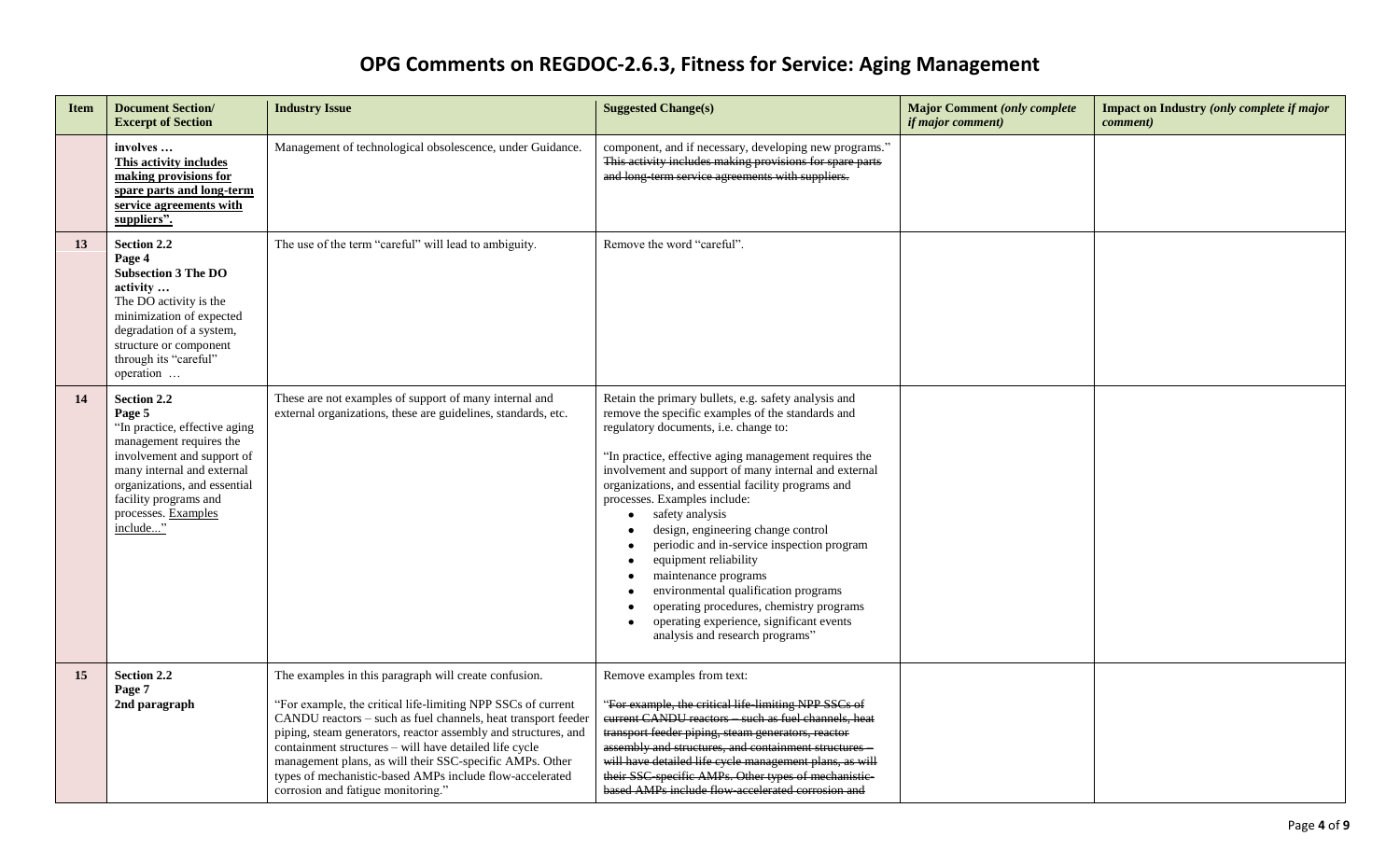| <b>Item</b> | <b>Document Section/</b><br><b>Excerpt of Section</b>                                                                                                                                                                                                                                                                         | <b>Industry Issue</b>                                                                                                                                                                                                                                                                                                                                                                                                                                                                                                                                                                                                                                              | <b>Suggested Change(s)</b>                                                                                                                                                                                                                                                                                                                                                                                                                                                                                                                                                      | <b>Major Comment (only complete</b><br><i>if major comment)</i> | Impact on Industry (only complete if major<br><i>comment</i> ) |
|-------------|-------------------------------------------------------------------------------------------------------------------------------------------------------------------------------------------------------------------------------------------------------------------------------------------------------------------------------|--------------------------------------------------------------------------------------------------------------------------------------------------------------------------------------------------------------------------------------------------------------------------------------------------------------------------------------------------------------------------------------------------------------------------------------------------------------------------------------------------------------------------------------------------------------------------------------------------------------------------------------------------------------------|---------------------------------------------------------------------------------------------------------------------------------------------------------------------------------------------------------------------------------------------------------------------------------------------------------------------------------------------------------------------------------------------------------------------------------------------------------------------------------------------------------------------------------------------------------------------------------|-----------------------------------------------------------------|----------------------------------------------------------------|
|             |                                                                                                                                                                                                                                                                                                                               |                                                                                                                                                                                                                                                                                                                                                                                                                                                                                                                                                                                                                                                                    | fatigue monitoring."                                                                                                                                                                                                                                                                                                                                                                                                                                                                                                                                                            |                                                                 |                                                                |
| 16          | Page 7,<br><b>Section 3.0, "Proactive</b><br><b>Strategy for Aging</b><br>Management"                                                                                                                                                                                                                                         | The lifecycle phases of a NPP are documented as: design,<br>construction, commissioning, operation, and<br>decommissioning. However, there are other phases referred<br>to as Stabilization Activities Phase (SAP) and Storage and<br>Surveillance Phase (SSP)<br>SAP & SSP phases may be considered as a subset of<br>decommissioning. Safety concerns could be any equipment<br>related to irradiated fuel bay operations, shutdown cooling,<br>and core de-fuelling activities (fuelling machines and fuel<br>transfer system equipment). Since section 3.5 is very brief on<br>decommissioning, no major change is recommended. SAP &<br>SSP may be mentioned. | Add to Guidance section:<br>"SAP & SSP phases may be considered as a subset of<br>decommissioning."<br>In addition, further explanation for section 3.5 guidance<br>might be required.                                                                                                                                                                                                                                                                                                                                                                                          |                                                                 |                                                                |
| 17          | <b>Section 3.1 Design</b><br>Guidance<br><b>Last sentence on Page 8</b><br>and 1st paragraph on Page<br>9.<br>In refurbishment<br>projects, the change-out of<br>all of the pressure tubes is<br>considered a "replacement"<br>activity and the change-out<br>of all the feeder pipes is<br>considered a "repair"<br>activity | The determination of whether an activity is a repair or a<br>replacement is already addressed in CSA N285.0 and should<br>not be addressed here.                                                                                                                                                                                                                                                                                                                                                                                                                                                                                                                   | Remove the following text from the document:<br>"In refurbishment projects, the change-out of all of the<br>pressure tubes is considered a "replacement" activity and<br>the change out of all the feeder pipes is considered a<br>"repair" activity. In both of these examples, aging<br>management should be an important consideration in the<br>design (e.g., selection of improved materials, increased<br>wall thickness), fabrication (stress relief of feeder pipe<br>bends), and commissioning (baseline measurements) of<br>these repair and replacement activities." |                                                                 |                                                                |
| 18          | <b>Section 3.1.1</b><br><b>Aging management</b><br>content in safety analysis<br>reports<br>Guidance<br>Page 9<br>$2nd$ item:<br>Safety-significant SSCs                                                                                                                                                                      | The second item under "Guidance" uses the term "safety-<br>significant," which is not defined.                                                                                                                                                                                                                                                                                                                                                                                                                                                                                                                                                                     | Add definition of "safety-significant" to the Glossary.                                                                                                                                                                                                                                                                                                                                                                                                                                                                                                                         |                                                                 |                                                                |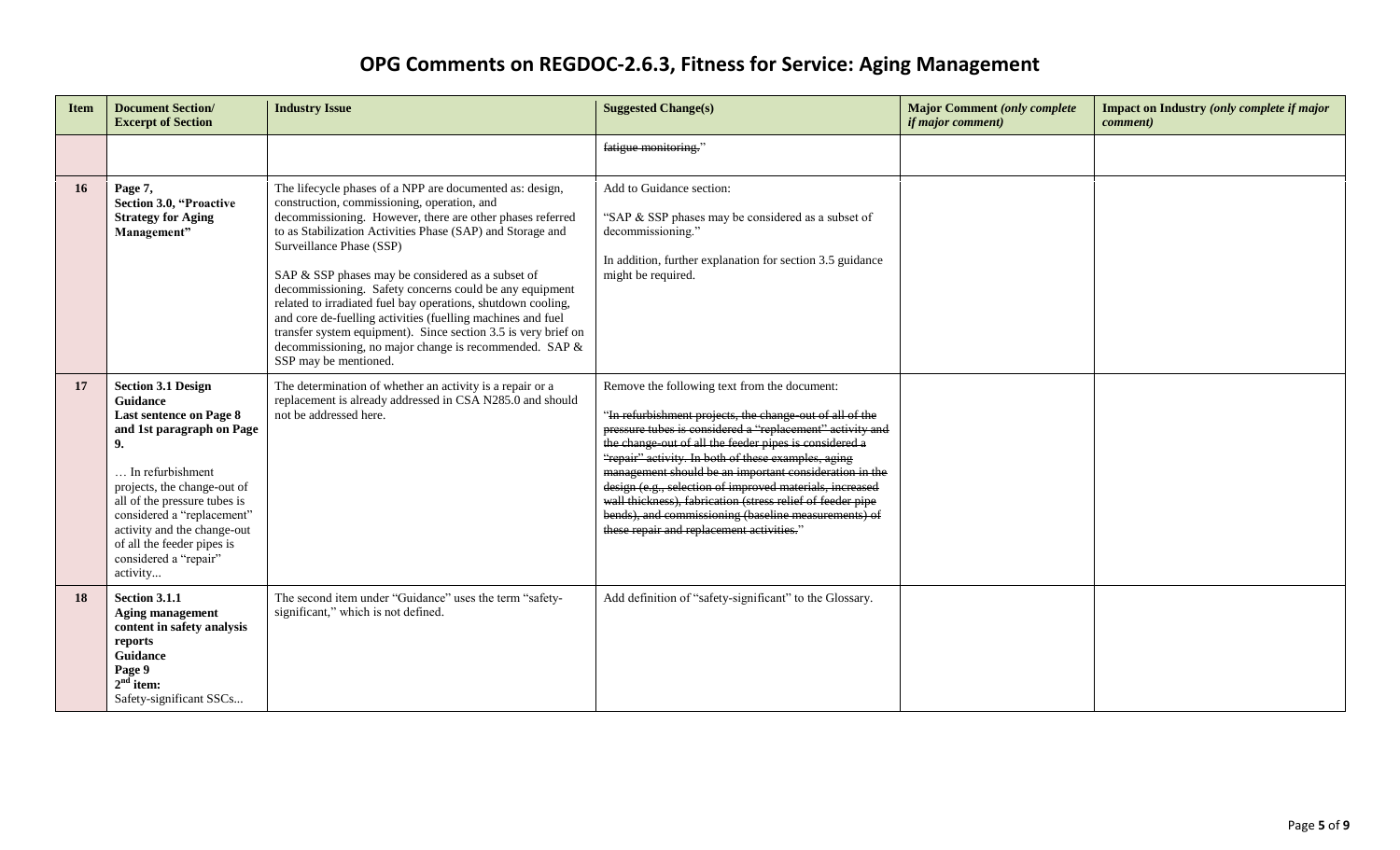| <b>Item</b> | <b>Document Section/</b><br><b>Excerpt of Section</b>                                                   | <b>Industry Issue</b>                                                                                                                                                                                                                                                                                                                                                                                                                                                                                                                                                                                                                                                                                                                                                                                                                                                                                                                                                                                                                                      | <b>Suggested Change(s)</b>                                                                                                                                                                                                                                                                                                                                                                                                                                                                                                                                                                                                                                                                                                                                                                                                                                                                                                                                                                          | <b>Major Comment (only complete</b><br><i>if major comment)</i> | Impact on Industry (only complete if major<br><i>comment</i> )                                                               |
|-------------|---------------------------------------------------------------------------------------------------------|------------------------------------------------------------------------------------------------------------------------------------------------------------------------------------------------------------------------------------------------------------------------------------------------------------------------------------------------------------------------------------------------------------------------------------------------------------------------------------------------------------------------------------------------------------------------------------------------------------------------------------------------------------------------------------------------------------------------------------------------------------------------------------------------------------------------------------------------------------------------------------------------------------------------------------------------------------------------------------------------------------------------------------------------------------|-----------------------------------------------------------------------------------------------------------------------------------------------------------------------------------------------------------------------------------------------------------------------------------------------------------------------------------------------------------------------------------------------------------------------------------------------------------------------------------------------------------------------------------------------------------------------------------------------------------------------------------------------------------------------------------------------------------------------------------------------------------------------------------------------------------------------------------------------------------------------------------------------------------------------------------------------------------------------------------------------------|-----------------------------------------------------------------|------------------------------------------------------------------------------------------------------------------------------|
| 19          | <b>Section 3.1.1</b><br>Aging management<br>content in safety analysis<br>reports<br>Guidance<br>Page 9 | The following portion of Section 3.1.1 is too detailed and<br>belongs in the next revision of RD-310:<br>"The safety analysis report for the NPP should address the<br>following items relating to aging management:<br>1. an outline of the proactive strategy for aging management<br>and prerequisites for its implementation<br>2. safety-significant SSCs of the NPP that could be affected<br>by aging<br>3. assumptions, methods, acceptance criteria, and data used to<br>account for the effects of the aging of SSCs in the safety<br>analysis, including any time-limited assumptions and failure<br>data for probabilistic safety assessments<br>4. critical service conditions, operational limits and<br>conditions, and any other parameters to be monitored and/or<br>controlled that affect aging assumptions used in safety<br>analyses or equipment qualification<br>5. data and information to be collected for aging management<br>in order to confirm that safety analysis assumptions and<br>acceptance criteria continue to be met | Remove the following text from the document:<br>"The safety analysis report for the NPP should address<br>the following items relating to aging management:<br>1. an outline of the proactive strategy for aging<br>management and prerequisites for its implementation<br>2. safety significant SSCs of the NPP that could be<br>affected by aging<br>3. assumptions, methods, acceptance criteria, and data<br>used to account for the effects of the aging of SSCs in the<br>safety analysis, including any time-limited assumptions<br>and failure data for probabilistic safety assessments<br>4. critical service conditions, operational limits and<br>conditions, and any other parameters to be monitored<br>and/or controlled that affect aging assumptions used in<br>safety analyses or equipment qualification<br>5. data and information to be collected for aging<br>management in order to confirm that safety analysis<br>assumptions and acceptance criteria continue to be met." |                                                                 |                                                                                                                              |
| 20          | <b>Section 3.4.2</b><br>Long term operation,<br><b>Guidance</b><br>Page 12                              | Section 3.4.2, Guidance, the sentence:<br>"For the current fleet of reactors in Canada, this is operation<br>beyond approximately 30 years or 210,000 effective full-<br>power hours."<br>suggests a design life of 30 years or 210,000 EFPH:<br>Thirty (30) years was an initial commercial assumption for<br>CANDU NPPs and not a design life.                                                                                                                                                                                                                                                                                                                                                                                                                                                                                                                                                                                                                                                                                                           | Remove sentence:<br>"For the current fleet of reactors in Canada, this is<br>operation beyond approximately 30 years or 210,000<br>effective full power hours."                                                                                                                                                                                                                                                                                                                                                                                                                                                                                                                                                                                                                                                                                                                                                                                                                                     | Major Comment.                                                  | If this sentence is not removed, it may lead to<br>confusion and misinformation regarding the<br>safe operation of our NPPs. |
| 21          | Section 3.5 -<br><b>Decommissioning</b>                                                                 | It is not clear when a licensee has 'decommissioned' a<br>component/ system. Need a clear definition of when Aging<br>Management is no longer required.                                                                                                                                                                                                                                                                                                                                                                                                                                                                                                                                                                                                                                                                                                                                                                                                                                                                                                    | Define when the Aging Management of a<br>decommissioned component / system is no longer<br>required.<br>Suggest stating that:<br>"An Ageing Management Program is no longer required<br>when the residual risks are at or below acceptable levels.<br>For example, for reactor components it is after the<br>reactor is defueled and drained, and is ready for safe<br>storage."                                                                                                                                                                                                                                                                                                                                                                                                                                                                                                                                                                                                                    |                                                                 |                                                                                                                              |
| 22          | <b>Section 4.1</b><br>Item 4                                                                            | The need for external organizations for aging management<br>services is an internal commercial business management<br>decision for the utility and should not be included in the                                                                                                                                                                                                                                                                                                                                                                                                                                                                                                                                                                                                                                                                                                                                                                                                                                                                           | Remove Guidance, Item 4, consideration of external<br>organizations for specific services related o AM.                                                                                                                                                                                                                                                                                                                                                                                                                                                                                                                                                                                                                                                                                                                                                                                                                                                                                             |                                                                 |                                                                                                                              |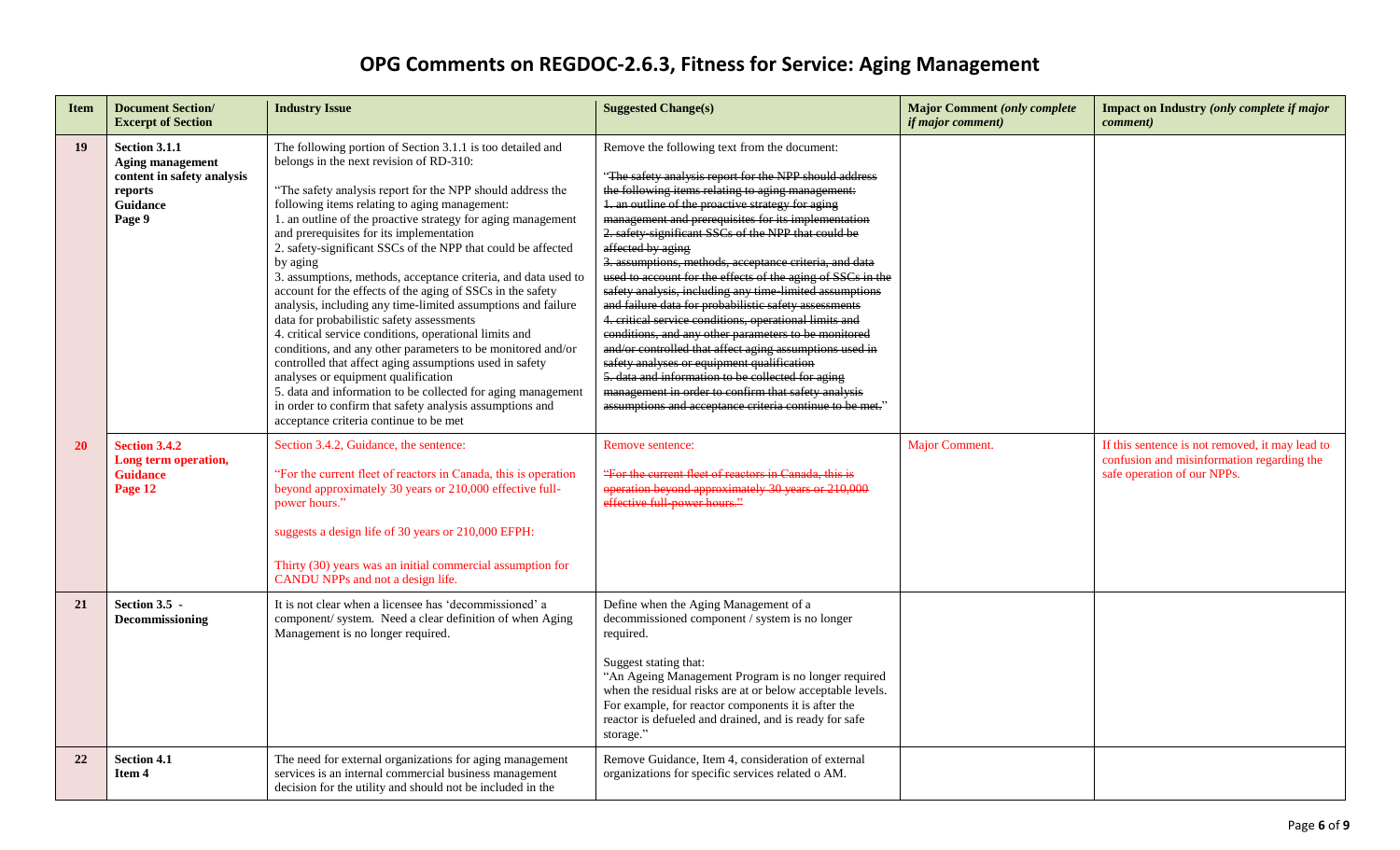| <b>Item</b> | <b>Document Section/</b><br><b>Excerpt of Section</b>                                                 | <b>Industry Issue</b>                                                                                                                                                                                                                                                                                                                                                                                                                                                                                                                                                                                                                                      | <b>Suggested Change(s)</b>                                                                                                                                                                                                                                                                                                                                                                                                                | <b>Major Comment (only complete</b><br><i>if major comment)</i> | Impact on Industry (only complete if major<br><i>comment</i> )           |
|-------------|-------------------------------------------------------------------------------------------------------|------------------------------------------------------------------------------------------------------------------------------------------------------------------------------------------------------------------------------------------------------------------------------------------------------------------------------------------------------------------------------------------------------------------------------------------------------------------------------------------------------------------------------------------------------------------------------------------------------------------------------------------------------------|-------------------------------------------------------------------------------------------------------------------------------------------------------------------------------------------------------------------------------------------------------------------------------------------------------------------------------------------------------------------------------------------------------------------------------------------|-----------------------------------------------------------------|--------------------------------------------------------------------------|
|             | Page 14                                                                                               | REGDOC.                                                                                                                                                                                                                                                                                                                                                                                                                                                                                                                                                                                                                                                    |                                                                                                                                                                                                                                                                                                                                                                                                                                           |                                                                 |                                                                          |
| 23          | Section 4.3,<br>Page 16<br>Guidance, Item 6<br>Page 16                                                | "To ensure that the aging evaluation is resource-effective,<br>arrange the final list of elements and components into related<br>categories."<br>This level of detail should not be specified and is not required<br>in the REGDOC.<br>"Component Grouping" is a known practice in condition<br>assessment. This helps effectiveness, but is not necessary. In<br>practice, the process is iterative and needs a few revisions to<br>get to it right. The list of elements and categories are further<br>sub-divided and revised based on the results of the aging<br>evaluation results.                                                                  | Remove item 6 from the REGDOC:<br>"To ensure that the aging evaluation is resource-<br>effective, arrange the final list of elements and<br>components into related categories."                                                                                                                                                                                                                                                          |                                                                 |                                                                          |
| 24          | <b>Section 4.5</b><br><b>Condition assessments</b><br>Page 19.                                        | The Requirements in this section are in "shall" and 'should"<br>statements.<br>It appears that the section is missing the Guidance title, after<br>the second paragraph.<br>The "should requirements" i.e. 3rd paragraph, items 1 to 3,<br>and the "may" requirement, i.e. last paragraph are considered<br>as guidance.<br>Also, it is recommended to acknowledge that utilities perform<br>condition assessments as part of existing program and<br>processes, including: Life Cycle Management Plans,<br>Component Condition Assessments, System Condition<br>Assessments, and System Performance Monitoring Plans and<br><b>System Health Reports.</b> | Add the following title after the second paragraph on<br>Page 19:<br>"Guidance<br>The condition assessment should provide "<br>Acknowledge that utilities perform condition<br>assessments as part of existing program and processes,<br>including: Life Cycle Management Plans, Component<br><b>Condition Assessments, System Condition Assessments,</b><br>and System Performance Monitoring Plans and System<br><b>Health Reports.</b> | Major comment.                                                  | If comment not implemented, it could lead to<br>inconsistent compliance. |
| 25          | <b>Section 4.5</b><br><b>Condition assessments</b><br>Page 19.<br>Second paragraph, last<br>sentence. | The REGDOC text states that:<br>" [condition assessments] may be required before an NPP<br>returns to service after a shutdown period or SSC lay-up."<br>It is recommended to clarify that shutdown means "extended<br>shutdown" as specified in the guidance of Section 3.4.3, page<br>13, Guidance, first line.                                                                                                                                                                                                                                                                                                                                          | Suggest revising the text:<br>Change to:<br>"may be required before an NPP returns to service after<br>an extended shutdown period or SSC lay-up."<br>Add in the guidance, or the glossary, the definition of<br>extended shutdown, i.e.<br>"Extended shutdowns are reactor shutdowns lasting for a<br>period exceeding one year and exclude regular<br>maintenance outages. "                                                            |                                                                 |                                                                          |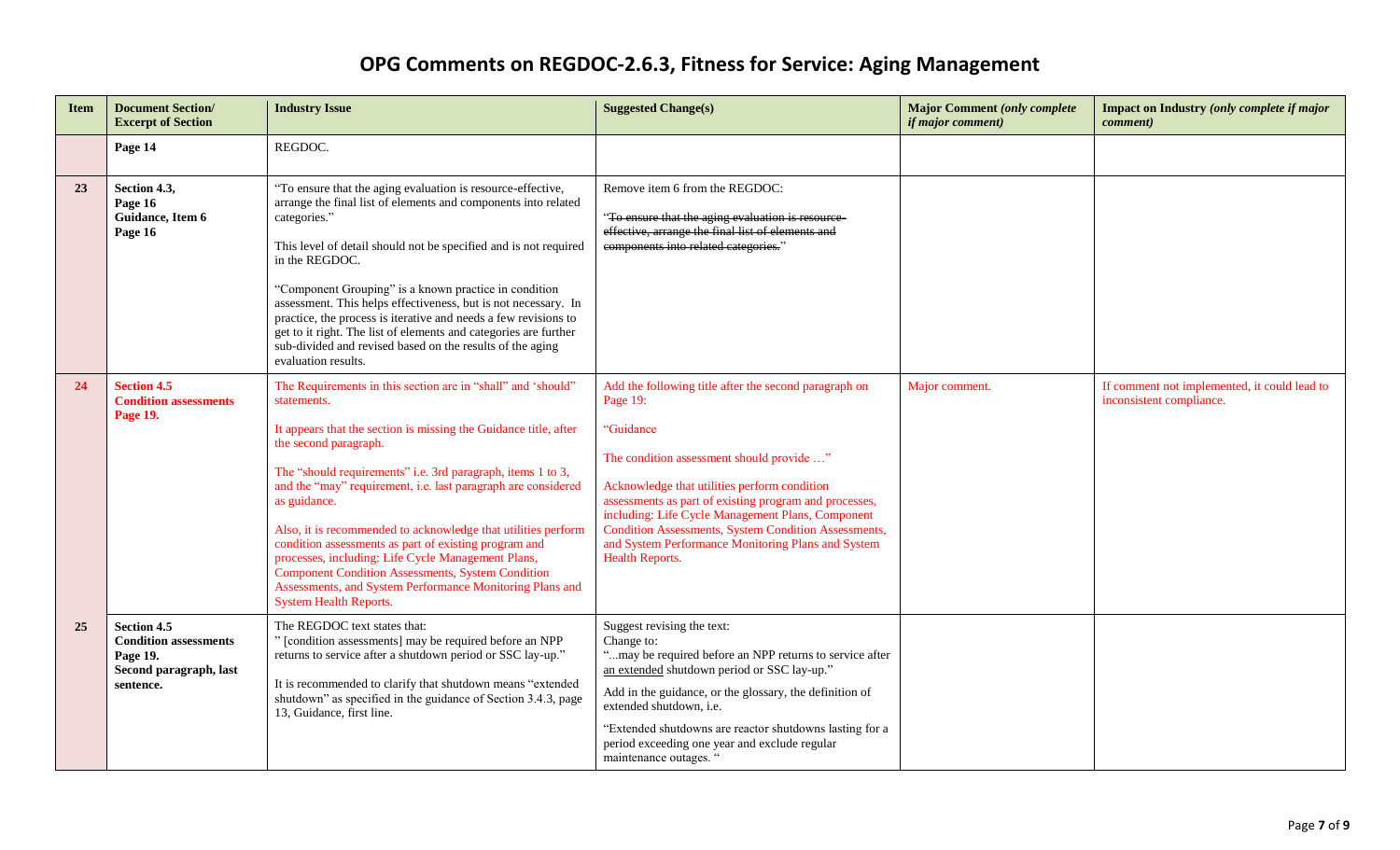| <b>Item</b> | <b>Document Section/</b><br><b>Excerpt of Section</b>                                                    | <b>Industry Issue</b>                                                                                                                                                                                                                                                                                                                                                                                                                                                                                                                                                                                                                                            | <b>Suggested Change(s)</b>                                                                                                                                                                                                                                                                                                                                                                                                                                                                                                                                                                                                                            | <b>Major Comment (only complete</b><br><i>if major comment)</i> | Impact on Industry (only complete if major<br><i>comment</i> )                                                      |
|-------------|----------------------------------------------------------------------------------------------------------|------------------------------------------------------------------------------------------------------------------------------------------------------------------------------------------------------------------------------------------------------------------------------------------------------------------------------------------------------------------------------------------------------------------------------------------------------------------------------------------------------------------------------------------------------------------------------------------------------------------------------------------------------------------|-------------------------------------------------------------------------------------------------------------------------------------------------------------------------------------------------------------------------------------------------------------------------------------------------------------------------------------------------------------------------------------------------------------------------------------------------------------------------------------------------------------------------------------------------------------------------------------------------------------------------------------------------------|-----------------------------------------------------------------|---------------------------------------------------------------------------------------------------------------------|
| 26          | <b>Section 4.7</b><br><b>Management</b> of<br>technological obsolescence<br>Page 20                      | Obsolescence may be addressed in several licensee managed<br>processes or by a dedicated program. The wording in this<br>section suggests that the only option is to have a dedicated<br>program.                                                                                                                                                                                                                                                                                                                                                                                                                                                                | Replace text:<br>"The licensee shall establish a program for management<br>of technological obsolescence. The provisions for the<br>management of obsolescence shall be documented."<br>with:<br>"The licensee shall have a managed process for<br>obsolescence. The provisions for the management of<br>obsolescence shall be documented in the licensee's<br>management system."                                                                                                                                                                                                                                                                    |                                                                 |                                                                                                                     |
| 27          | <b>Section 4.7</b><br><b>Management</b> of<br>technological obsolescence<br>Page 20                      | While the IAEA NS G-2.12 document provides guidance on<br>the management of obsolescence, it does not use the term<br>"technological obsolescence."                                                                                                                                                                                                                                                                                                                                                                                                                                                                                                              | Add the definition of obsolescence to the glossary and<br>replace all references to "technological obsolescence"<br>with simply "obsolescence."<br>Suggest using the terminology in alignment with the<br>IAEA NS G-2.12, Page 28, and Section 5: Management<br>of Obsolescence.                                                                                                                                                                                                                                                                                                                                                                      | Major comment.                                                  | Not addressing this comment could lead to<br>inconsistencies with compliance to the<br>requirements of this REGDOC. |
| 28          | <b>Section 4.8</b><br>Guidance<br>Page 21<br>Definition of "safety<br>analysis" in this REGDOC.          | In the REGDOC, 'safety analysis' includes reference to the<br>Probabilistic Safety Assessment (PSA) standard S-294.<br>This implies that PSA is part of safety analysis and as per<br>Section 3.4.1; the effects of aging on PSA shall be evaluated.<br>There is currently no regulatory guidance on how to<br>incorporate aging into PSA. The same comment applies for<br>Section 3.4.2, Item 3 - there is no regulatory guidance<br>currently available to include time-limited assumptions in<br>PSA for the period of long-term operation.<br>The referenced REGDOC S-294 does not explicitly define<br>aging management methodologies to be applied to PSA. | Remove the wording: "including safety analysis [4,<br>5, 6], maintenance [15], and reliability programs<br>[14]." from the sentence:<br>"All supporting programs and activities that are credited<br>as an integral part of the NPP aging management shall be<br>identified, and their interfaces and information<br>requirements defined in the overall integrated AMP<br>framework document, including safety analysis [4, 5,<br>6], maintenance [15], and reliability programs [14]."<br>2- Move the wording "including safety analysis [4, 5,<br>6], maintenance [15], and reliability programs<br>[14]." to the guidance section of Section 4.8. |                                                                 |                                                                                                                     |
| 29          | Section 4.10<br><b>Review and Improvements</b><br>Page 21<br>3rd paragraph.<br>"In accordance with S-99, | It is recommended to document all the reporting requirements<br>in the updated RD99.1, not in the REGDOC 2.6.3.                                                                                                                                                                                                                                                                                                                                                                                                                                                                                                                                                  | Remove the sentence:<br>"In accordance with S-99, Reporting Requirements for<br>Operating Nuclear Power Plants [16], licensees are<br>required to report the discovery of information that may<br>reveal an aging effect or hazard that is different in nature,<br>significantly greater in probability, or greater in<br>magnitude than was previously provided to the CNSC in<br>licensing documents."                                                                                                                                                                                                                                              |                                                                 |                                                                                                                     |